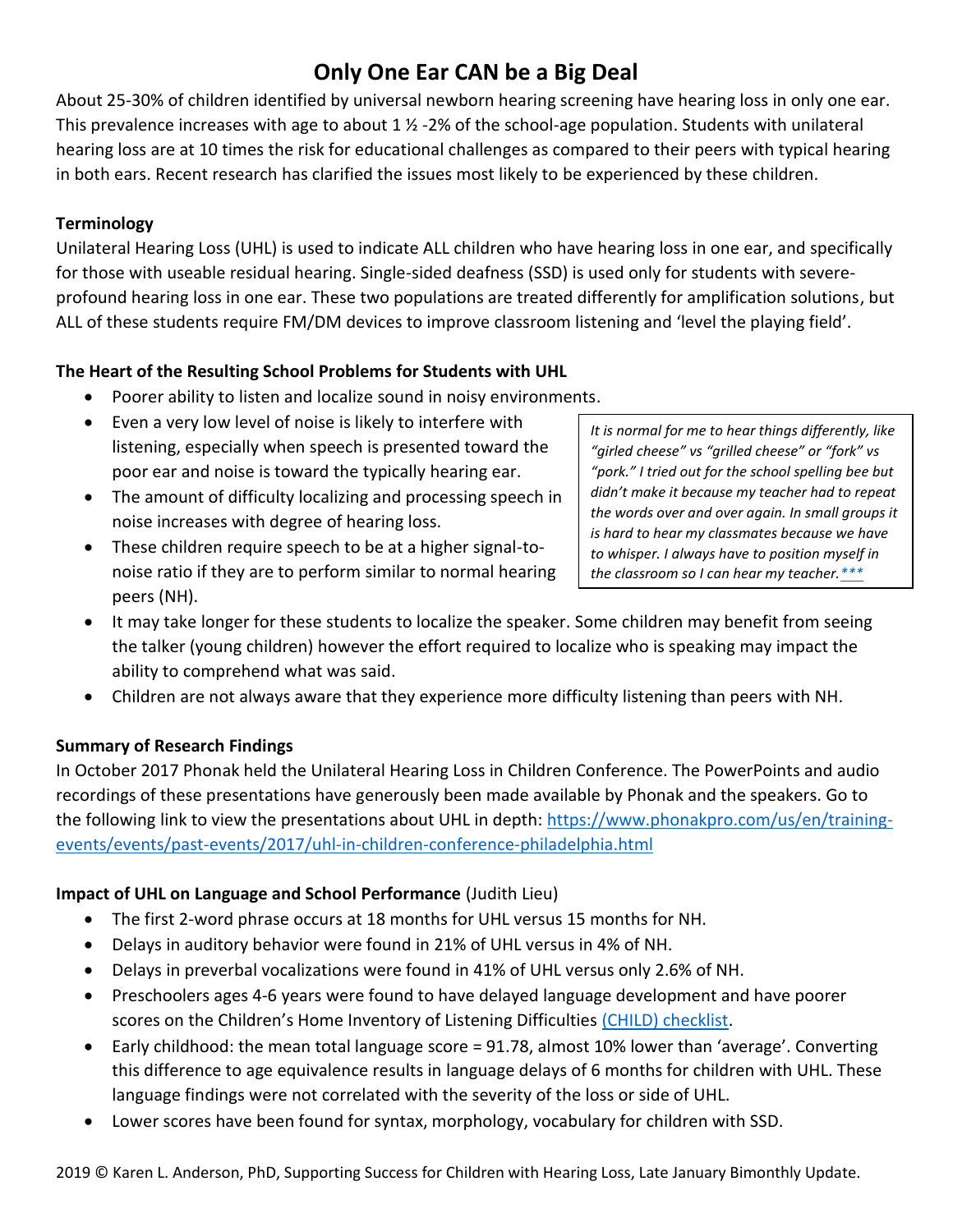- Lower scores on **oral language skills**, especially oral composite scores (standard score (SS) of 90 vs 99, which was a significant difference).
- **Impact of cognitive ability:** children with UHL who had a higher IQ (90+) had higher oral skills. Their oral skills improved over time (ages 6-12 years). Children with lower IQ (90 or less) did not improve or improved at a much slower rate in their oral skills over time. Lower IQ UHL students who were on IEPs had oral skills that improved over time whereas those who were not on IEPs decreased in their oral skills relative to age peers over time. (Longitudinal study 2013).
- **Academic difficulties are apparent to the teacher:** Comparisons o[f SIFTER checklist](https://successforkidswithhearingloss.com/wp-content/uploads/2017/09/SIFTER.pdf) scores for students with UHL compared to NH indicated significant differences across SIFTER content areas: Academics - 8 vs 11, Attention – 7.8 vs 12, Communication – 8 vs 11, Class Participation – 9 vs 12.5, School Behavior – 11.5 vs 13.5.
- **Quality of life:** On the HEAR-QL checklist, children with UHL scored substantially lower than NH (as in scores of 72-80 compared to NH scores of 95).
- **Speech/Language Summary:** UHL is associated with language delays in young children and school-aged children. There is improvement over time, especially for children with 90+ IQs and those with 90 IQs or less who were on IEPs. Children with UHL do not catch up to the language level of their siblings over time. Risk factors for language delays include: Profound UHL, lower IQ, poverty, maternal education, male.
- **Educational Consequences Summary:** Children with UHL have an increased risk of grade failure, increased risk to be on IEPs, increased academic weaknesses per teachers, high rates of speech therapy (~50%). Language delays in infancy through adolescence may widen with age and do NOT disappear. Verbal IQ differences may widen with age and do NOT disappear.

## **Effort and Fatigue Issues for UHL** (Ben Hornsby)

- Fatigue can look like tiredness, sleepiness in the morning, inattentiveness and distractibility, mood changes (irritability, frustration), changes in classroom contributions, difficulty following directions.
- Listening-related fatigue may be associated with factors that increase perceived effort. UHL or BHL can increase listening difficulties, which increases listening effort, increases risk for fatigue. This may impact the individual's evaluation of the effort-reward ratio, meaning when a listening problem is detected the student may initially increase their effort so that they can understand. When, too often, they are not successful in understanding despite the greater effort committed, they can learn that trying harder 'isn't worth the effort'.
- As language ability (i.e., as determined by a CELF score) improves, evidence of fatigue secondary to UHL is reduced. *Better language = less risk for fatigue.*
- Children with UHL who have the largest asymmetry between their ears report the most overall fatigue. *SSD likely to have greater fatigue than mild/moderate UHL.*
- Adults with UHL were 5 times more likely to report severe fatigue than adults with no hearing loss.

## **Amplification Findings for UHL**

• Younger children (6-9 years) who received their first hearing aid by age 5 showed benefit in localizing sound when they were using the hearing aid in their poor ear (UHL, not SSD). Older children (10-14 years) who received a hearing aid at age 7 or older indicated that the hearing aid was **detrimental** to localization. Providing early 'balanced' hearing to children with usable hearing in the poor ear prior to age 3 provides the best results. Early intervention success was linked to bilateral 'balanced' hearing. If

2019 © Karen L. Anderson, PhD, Supporting Success for Children with Hearing Loss, Late January Bimonthly Update.